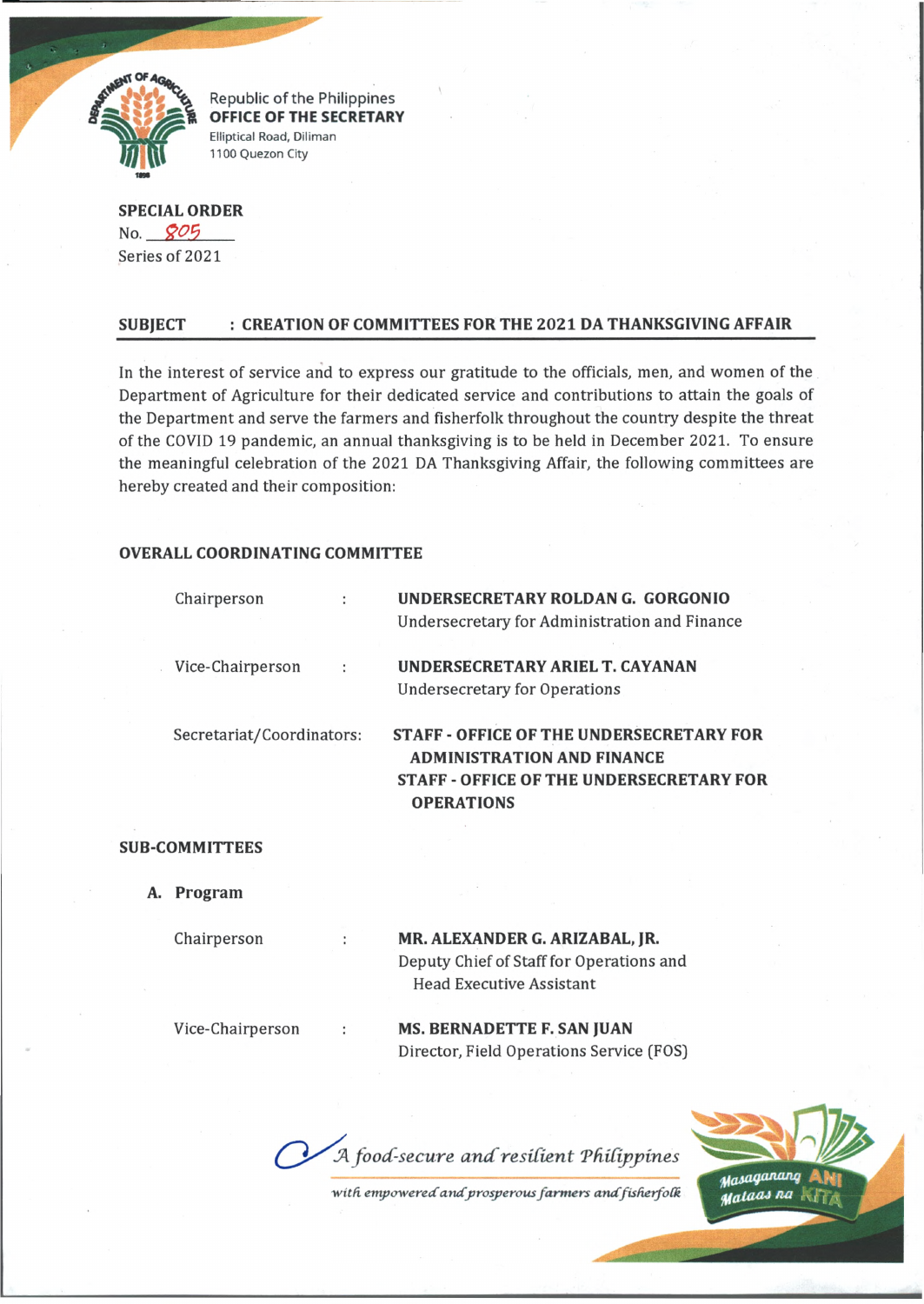**MS. CHERYL C. SUAREZ** Chief, Agriculture & Fisheries Information Division (AFID)

**MS. RHEEDA ANTOINETTE A. CABRERA** Office of the Secretary

Members **MS. SUSAN L. DEL ROSARIO** DA Employees Association **STAFF - ADMINISTRATIVE SERVICE STAFF - FOS STAFF - AFID**

**B. Physical Arrangement, Decoration, Sound System, and other Logistics**

| Chairperson      | MR. JUNIBERT E. DE SAGUN<br>General Services Division (GSD)                                  |
|------------------|----------------------------------------------------------------------------------------------|
| Vice Chairperson | MR. RITCHIE S. ESPIRITU, GSD                                                                 |
| Members          | <b>STAFF-GSD</b><br>$STATE - AFID$<br><b>JANITORIAL SERVICES</b><br><b>SECURITY SERVICES</b> |

#### **C. Food and Distribution of Grocery Baskets**

 $\ddot{\phantom{a}}$ 

Ŧ

 $\ddot{\phantom{a}}$ 

Chairperson

**MS. JESSAMIN B. ARANAS** Personnel Division

Vice-Chairperson

**MR. JUNIBERT E. DE SAGUN,** GSD General Services Division (GSD)

Members

**MS ROSEMARIE Z.GO** Personnel Division **STAFF - ADMINISTRATIVE SERVICES STAFF - FINANCE MANAGEMENT SERVICE (FMS) STAFF - PERSONNEL DIVISION JANITORIAL SERVICES SECURITY SERVICES**

A food-secure and resilient Philippines

with empowered and prosperous farmers and fisherfolk